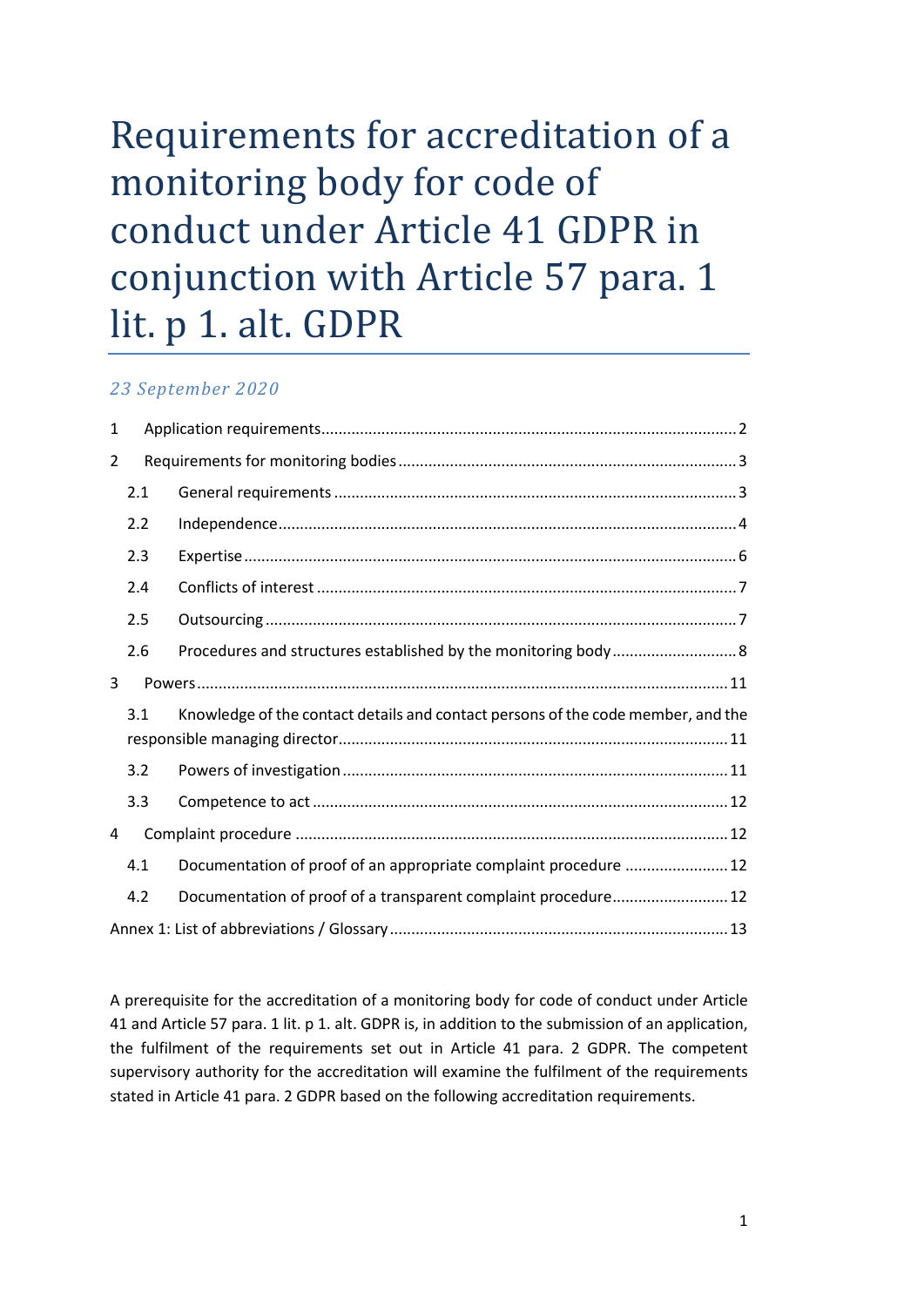# <span id="page-1-0"></span>**1 Application requirements**

Accreditation requires a full written application to the supervisory body responsible for the monitoring body. Applications may also be submitted electronically, provided the legal requirements are met with respect to the competent supervisory authority. The written form also applies to any information attached to the application in the form of annexes. References to any potentially publicly available information are not possible.

The language of proceedings is German. If applications are submitted to the competent supervisory authority in a foreign language or if any submissions, evidence, certificates or other documents are presented, the competent supervisory authority may immediately request a translation of such. In justified cases, the submission of a certified translation or translation carried out by a public appointed or sworn interpreter or translator may be required.

The application shall include in particular the following information:

- a) Name/company of the monitoring body, including identifiable address, telephone, email address;
- b) Legal or authorised representative of the monitoring body, where applicable;
- c) Contact person of the monitoring body within the context of the accreditation process and their contact details;
- d) Number and roles of the employees;
- e) General information on the monitoring body including organisation chart (with details of the company name and registered office) and the internal organisational structure and any relationships with superordinated, subordinated or same-level entities within the group or affiliated group organisations;
- f) Designation of the code of conduct, the monitoring of which is the responsibility of the monitoring body seeking accreditation;
- g) Designation of the categories of controllers, processors and sectors for which the monitoring body is responsible;
- h) Determination of the territorial scope in which the monitoring body exercises its monitoring activity.

The application must contain the confirmation that, at the time of application and during the activity of the monitoring body:

- a) No relationships exist between the monitoring body and one or several code member/s to minimise any risk arising from such (see no. 2.2.1) and
- b) No personnel of the monitoring body who are assigned to any monitoring tasks are in any advisory relationship with the code members.

If more than one monitoring body is seeking accreditation for the code of conduct, in addition to demonstrating the fulfilment of the requirements specified in Article 41 para. 2 GDPR, the applicant must describe the competence and responsibility of the monitoring body seeking accreditation in the application in a transparent way. Competences and responsibilities of the monitoring bodies must be distinguished in such a way that the respective monitoring body and the competent supervisory authorities are both able to perform the tasks assigned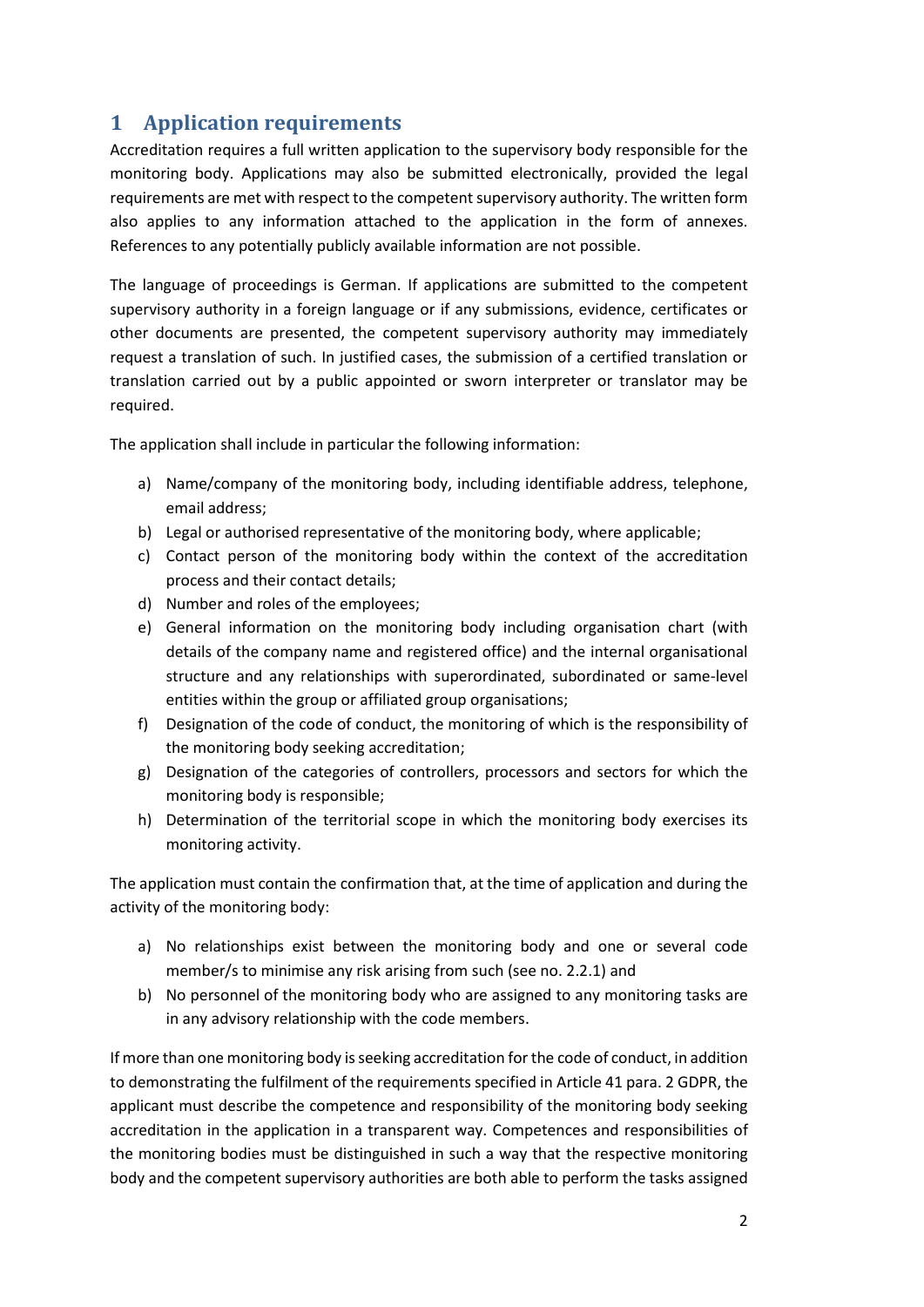to them. In this respect, the application shall contain a list indicating which monitoring body is responsible for which code members. The application must also describe the necessary structures, business processes and other organisational measures.

The competent supervisory authority must be notified without undue delay in writing of any changes during the application phase that may jeopardise eligibility or significantly impair the monitoring activities of the monitoring body.

# <span id="page-2-0"></span>**2 Requirements for monitoring bodies**

The monitoring body must demonstrate its ability to exercise its monitoring activities in accordance with the requirements of Article 40, 41 GDPR and these accreditation requirements at all times. The following requirements essentially apply to both internal and external monitoring bodies.

Proof may be provided, for example, as follows:

- 1. Disclosure of the beneficial owners of the monitoring body (e.g. natural or legal persons who exercise a controlling influence over the monitoring body within the meaning of Section 290 para. 2 HGB (German Commercial Code));
- 2. Information on the decision-makers within the monitoring body;
- 3. Information on the funding of the monitoring body;
- 4. Submission of the documentation of the assessment of the risks arising from their activities with respect to the independence of the monitoring body;
- 5. Submission of the established principles of the monitoring activities e.g. in the form of instruction manuals and guidelines;
- 6. Submission of the documentation of the procedures and structures, in particular the structural and procedural business processes and other organisational measures.

# <span id="page-2-1"></span>**2.1 General requirements**

The monitoring body must be a legal entity with a registered office or, if a natural person, have their headquarters or domicile, to exercise the professional activity as a monitoring body in the European Economic Area.

If the monitoring body is a natural person, more stringent requirements exist to demonstrate the fulfilment of the accreditation requirements defined herein. In this case, the monitoring body must, in particular, prove that it has the necessary human resources and, in the event of an unforeseen event leading to a sudden, temporary or permanent loss of the monitoring body, the monitoring activities may continue uninterrupted.

The monitoring body must document the principles of its monitoring activities in writing. The procedures and structures of the monitoring body, in particular its structural and procedural business processes and other organisational measures, must be adequately documented. The monitoring body must ensure that it fulfils its tasks under Article 40 para. 4 and Article 41 para. 2 and 4 GDPR and is able to take effective measures in accordance with Article 41 para. 4 at all times.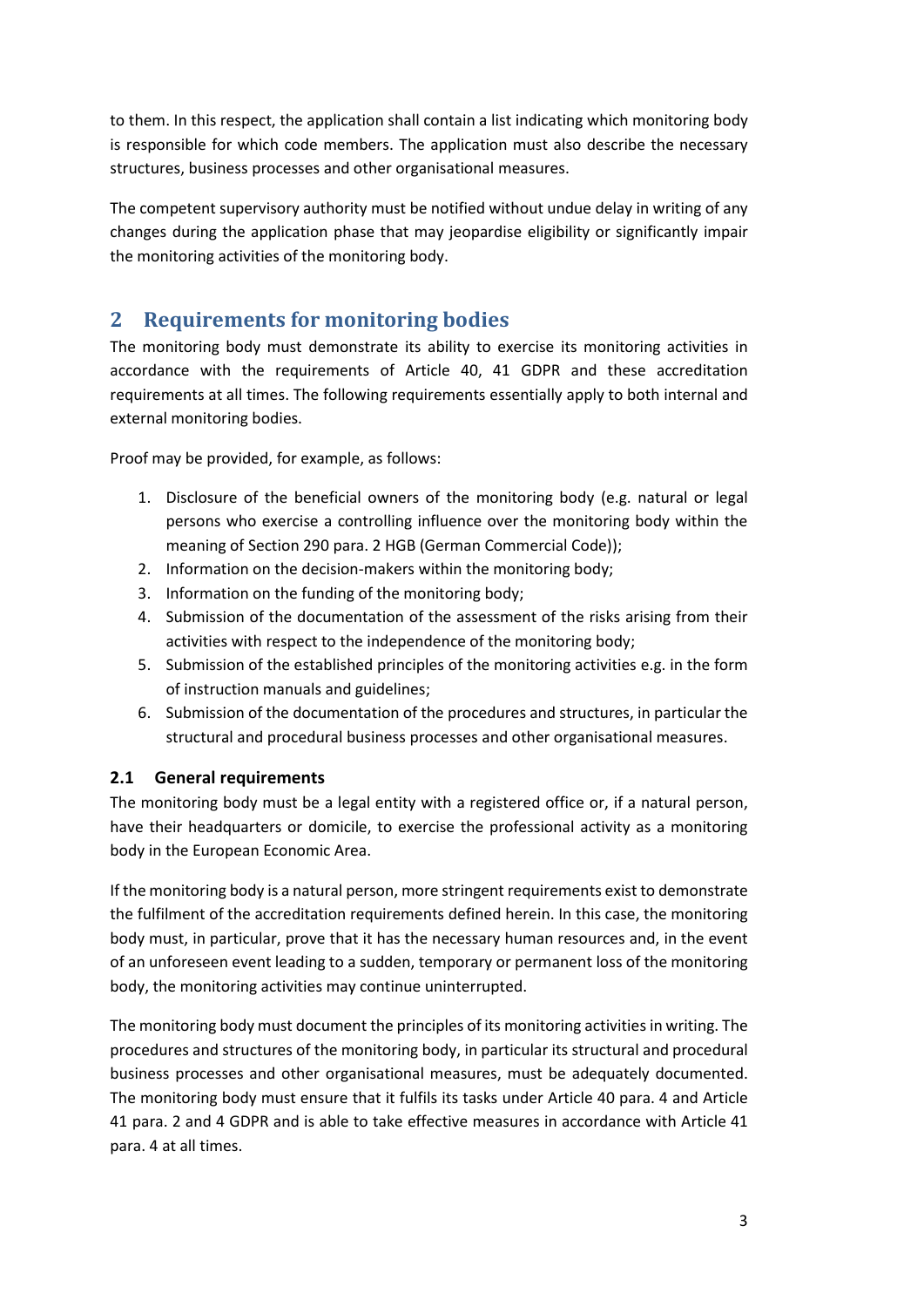## <span id="page-3-0"></span>**2.2 Independence**

In accordance with Article 41 para. 2 lit. a GDPR, the monitoring body must demonstrate that its independence from the code members, the code owner and from the profession, industry or sector to which the code applies is ensured at all times. In this respect, it must also demonstrate that it has implemented appropriate procedures and structures to effectively manage any risks with respect to its independence. Independence is only possible if impartiality, objectivity and integrity are guaranteed.

Independence includes legal, economic, personal and factual aspects. In accordance with the following provisions, the monitoring body must take appropriate measures, to counter any direct or indirect interference, whether commercial, financial or otherwise, which could endanger or jeopardise the impartiality of the monitoring body.

## **2.2.1 The independence of the monitoring body with respect to its legal form and decision making procedures**

The legal form, duration and termination of the activity and other aspects of the implementation of the monitoring body shall enable the monitoring body to perform its tasks independently both by the code members and by the code owner. Thisincludes the selection and application of measures and sanctions with respect to the code members. The monitoring body must not receive instructions regarding the performance of its tasks and must not be influenced directly or indirectly in its performance of such. In addition, it is the monitoring body that assumes responsibility for its activities and neither the code members nor the code owner must be penalised for the performance of monitoring body`s tasks. Rather, the monitoring body is to be protected against any dismissal or sanction, direct or indirect for the performance of its duties.

No legal, economic or other links between the monitoring body and the code members must exist that exceed the assurance of the financial independence or long-term financing set out in no. 2.2.2., unless the monitoring body can prove it has made reasonable provision to minimise any potential risk arising. Exceptions to this criterion are, in particular, purely administrative or organisational assistance or support activities which exert no influence on the independence of the monitoring body, and which exert no influence on the monitoring body's decisions (see also no. 2.4).

Internal monitoring bodies cannot be set up within code members. If the monitoring is carried out by an internal body of the code owner, e.g. in the form of an ad hoc committee or an independent internal body of the code owner, more stringent requirements are imposed to demonstrate independence. Evidence must be provided through documented rules and procedures. In particular, it must be demonstrated that the internal monitoring body is structurally separate from the other areas of the code owner (Chinese Walls) up to and including the level below the senior management. In this respect, the monitoring body must have its own personnel, and must be separate from the other areas of the code owner in terms of its functions, accountability and reporting system. The internal monitoring body reports directly to its highest management level. Furthermore, it must be ensured that neither the code owner nor the code members exert any influence on the monitoring body.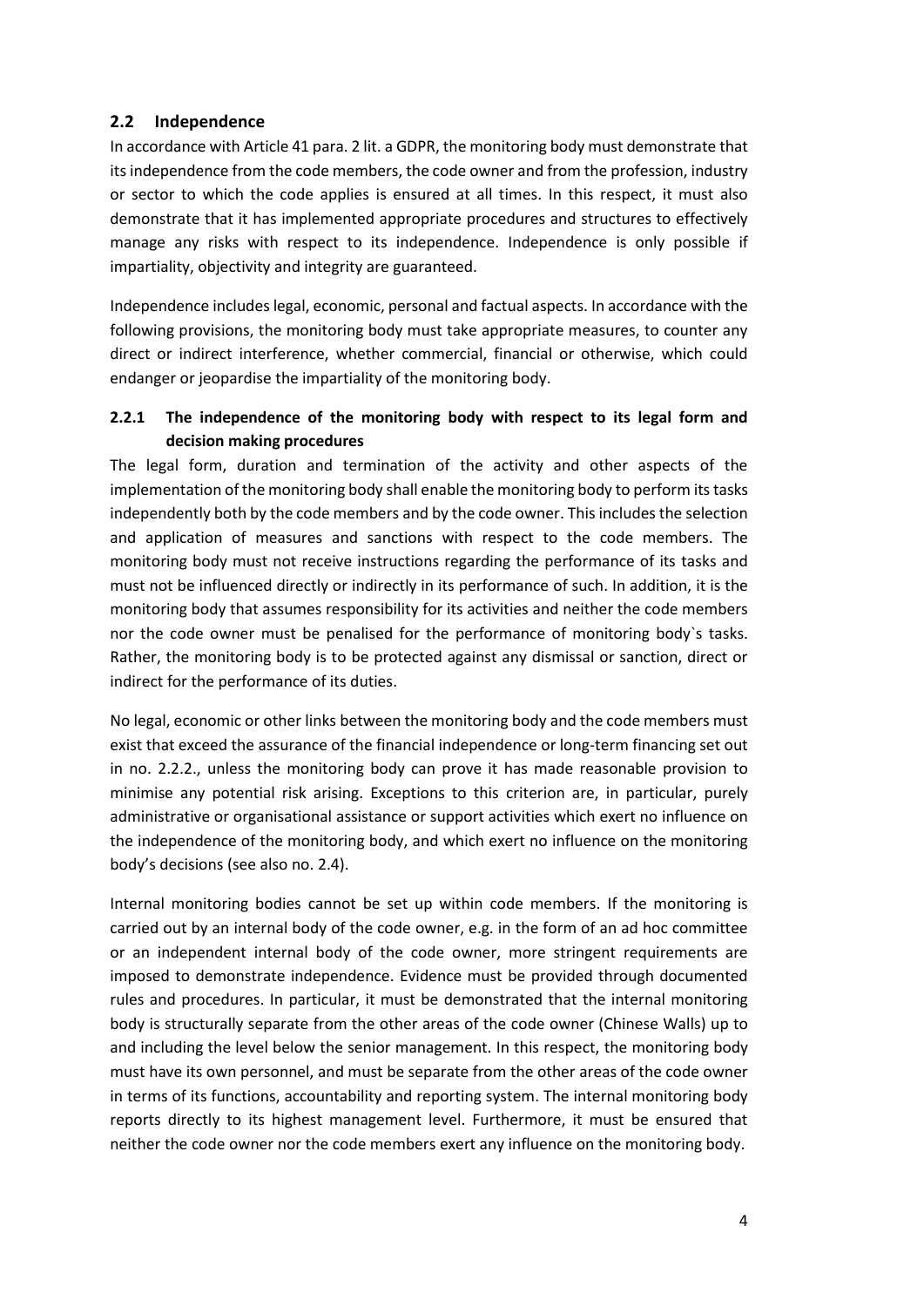#### **2.2.2 Independence of the monitoring body with respect to its financing**

The monitoring body must have sufficient financial resources. Adequate resources depend on the number, size and complexity of the code members, the type, scope and extent of their activity as determined by the code of conduct and the risk content of the processing operations covered by the code of conduct. The monitoring body must have the necessary financial resources to ensure its long-term financial stability. In addition, should one or more code members exit the code of conduct, this must not jeopardise the financing of the monitoring body. The monitoring body shall submit its sources of financing to the competent supervisory authority as evidence of sufficient financial resources. The monitoring body shall ensure that financing is independent of the performance of its tasks, sanctions against individual code members and of the fact that individual code members belong to the code of conduct. In particular, in the event of financing through contributions from the code members, it must be ensured that the loss or exclusion of individual code members from the code of conduct shall not entail the immediate termination of the obligation to contribute.

To demonstrate adequate financial resources, the monitoring body must also assess the risks arising from its activities, implement internal procedures to avoid preclusive circumstances and make adequate provisions for residual risks.

# **2.2.3 Independence of the monitoring body in terms of personnel and other organisational aspects**

The monitoring body must have adequate human and technical resources to perform its monitoring activities. The adequacy of the resources depends on the number, size and complexity of the code members, the type, scope and extent of their activity as determined by the code of conduct and the risk content of the processing operations covered by the code of conduct.

The monitoring body must have a sufficient number of persons (in-house personnel or external service providers) and ensure adequate remuneration for its employees.

The monitoring body is responsible for the monitoring activity and therefore shall have the appropriate decision-making powers. The monitoring body must be responsible for its own personnel within the scope of its monitoring tasks, and must be entitled to take decisions on its own responsibility and without instructions.

The monitoring body must have appropriate and sufficient technical resources to perform its tasks competently and securely. The adequacy of the technical resources must be checked on a continuous basis.

#### **2.2.4 Independence of the monitoring body with respect to the accountability**

The monitoring body must be able to demonstrate "accountability" with respect to its decisions and actions in order to be considered to be independent. Evidence of such can be demonstrated by the definition of the tasks, the decision-making framework and adequate documentation of the procedural organisation, e.g. including appropriate role structures and reporting.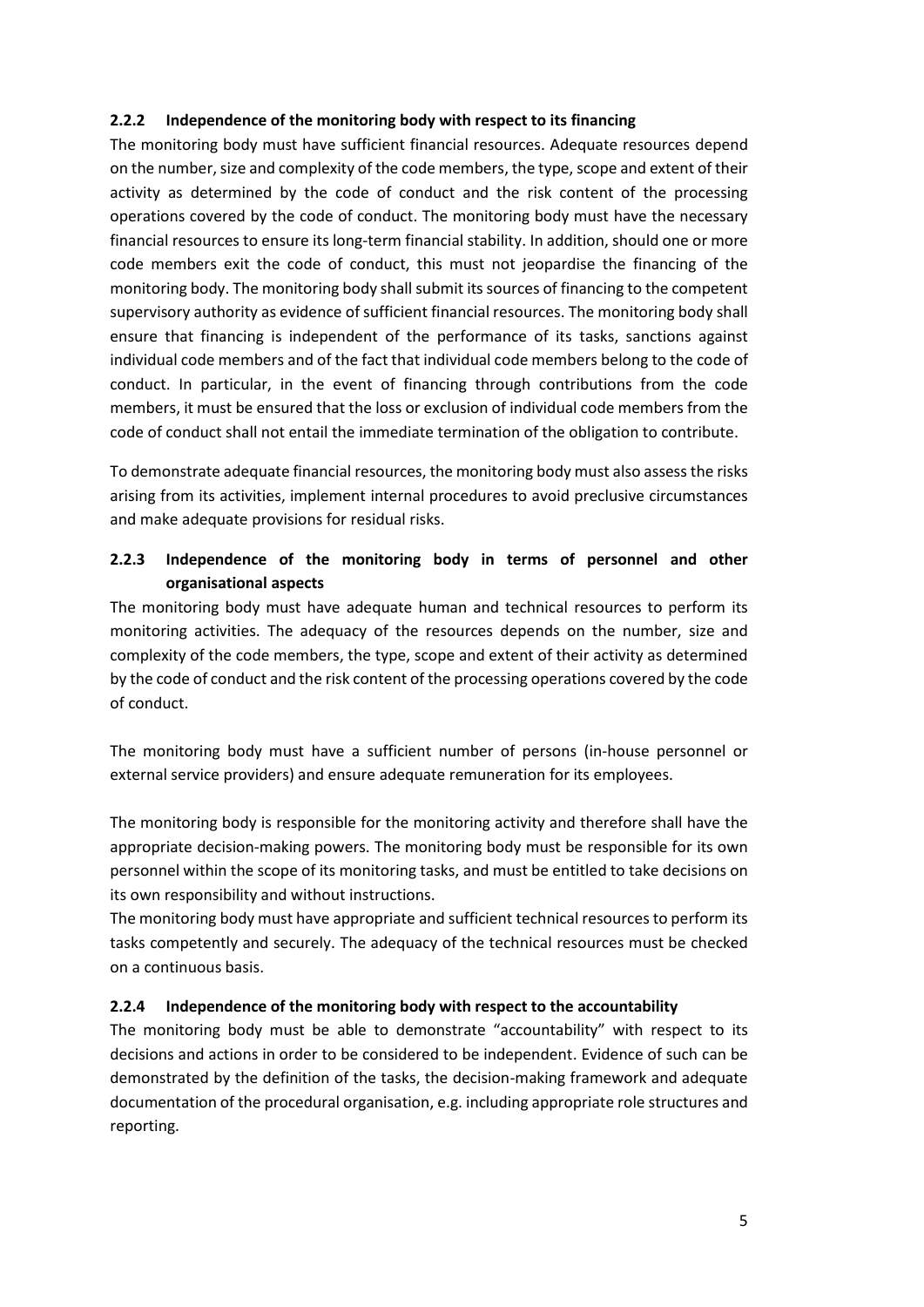# <span id="page-5-0"></span>**2.3 Expertise**

Regardless of an internal or external monitoring body, the monitoring body must comply with Article 41 para. 2 letter a GDPR at all times in terms of availability of personnel with the expertise required in the following areas and demonstrate these to the satisfaction of the competent supervisory authority at all times:

- 1. Appropriate knowledge and experience in the field of data protection legislation;
- 2. In-depth knowledge with regard to the subject matter of the code of conduct, the processing operations covered by them and the processes in this area;
- 3. Technical and organisational expertise, in particular knowledge of technicalorganisational measures in the area of data protection;
- 4. Expertise in risk assessment, in particular with respect to the rights and freedoms of data subjects;
- 5. Experience in the field of monitoring codes of conduct/compliance standards, including monitoring in the form of audits.

The specific requirements for the essential expertise depend on the number, size and complexity of the code members, the type, scope and extent of their activities determined by the code of conduct and the risk content of the processing operations covered by the code of conduct.

The personnel responsible for the monitoring activity must have legal and technical expertise, but not necessarily present in one person.

Personnel responsible for the management of the monitoring body must have a professional qualification and relevant professional experience in legal and technical matters), whereby legal and technical expertise may not necessarily be present in one person. In general, evidence may be provided by an EQF2<sup>1</sup> Level 6<sup>2</sup> qualification and at least five years' relevant professional experience in legal and technical matters or by an EQF2, Level  $7<sup>3</sup>$  qualification and relevant professional experience of at least three years.

In addition, the monitoring body must demonstrate the existence of suitable processes for obtaining the abovementioned qualifications and experience. The expertise of the staff must be kept up to date. Evidence of this knowledge may be provided through training certificates, relevant work experience (e.g. audits conducted) or otherwise to the satisfaction of the competent supervisory authority in the accreditation process and in the ongoing monitoring, and demonstrated at the request of the competent supervisory authority.

<sup>&</sup>lt;sup>1</sup> EQF2 – European Qualifications Framework

<sup>&</sup>lt;sup>2</sup> Level 6 – first cycle of studies (Bachelor's degree or similar qualifications in accordance with the European Qualifications Network), with advanced expertise in an area of work or study that demonstrates a command of the subject and ability to innovate, and that solves complex and unpredictable problems in a specialised area of work or study, based on a critical understanding of theories and principles.

 $3$  Level 7 – second cycle of studies (Master's degree or similar qualifications in accordance with the European Qualifications Network), with highly specialised knowledge, specific abilities to solve problems as a basis for innovative thinking to gain new knowledge and to develop new procedures and to integrate knowledge from different areas.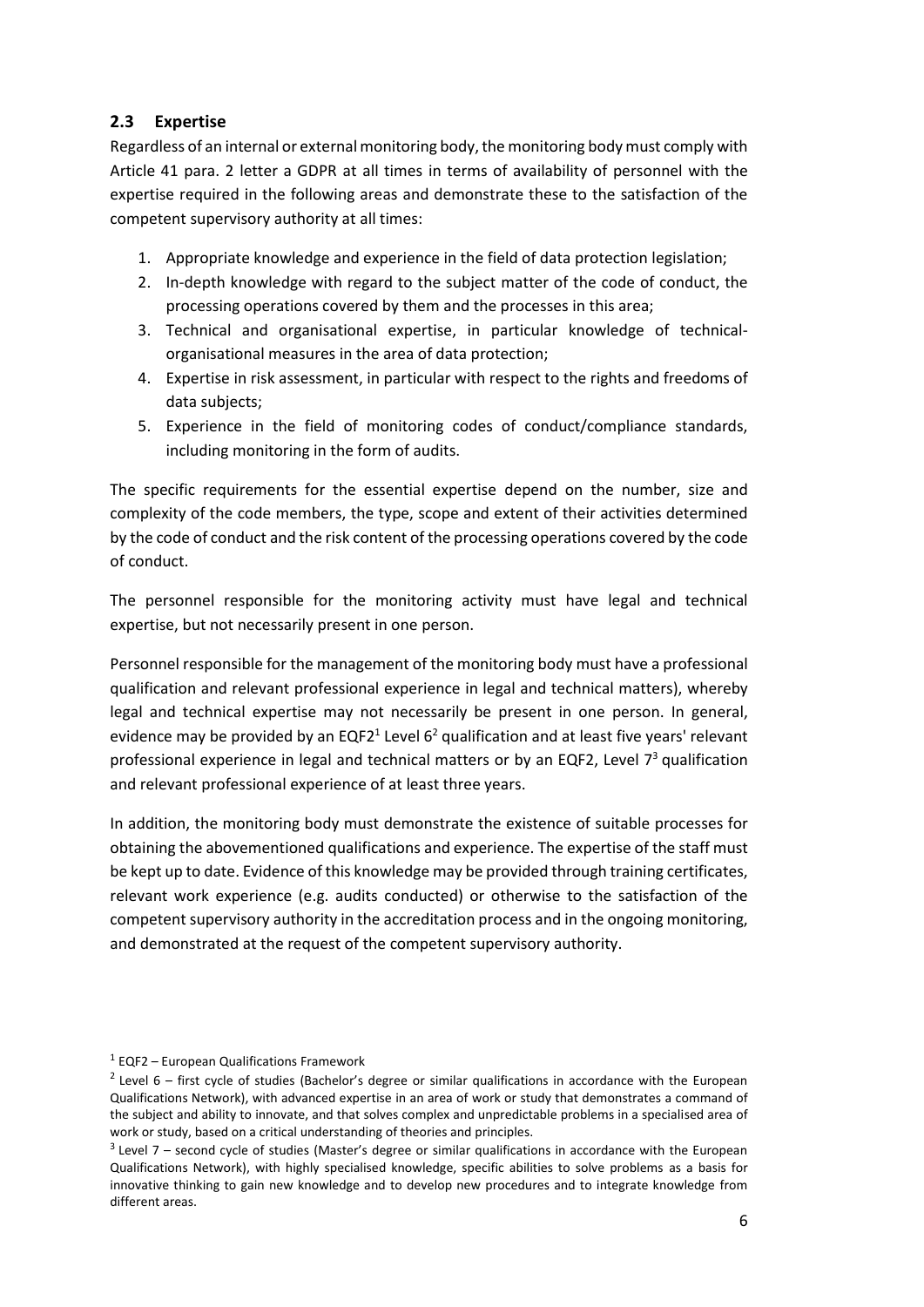# <span id="page-6-0"></span>**2.4 Conflicts of interest**

In accordance with Article 41 para. 2 lit. d GDPR, the monitoring body shall demonstrate that any conflicts of interest in the performance of its functions are excluded at all times. Structures must be created to avoid conflicts of interest depending on the number, size and complexity of the code members, the type, area and extent of their activities determined by the code of conduct and the risk content of the processing operations covered by the code of conduct.

To avoid conflicts of interest, the monitoring body must, in particular, be free of external (direct or indirect) influence. For example, as stated in no. 2.2, it must be able to act without instruction and be protected from measures and sanctions by the code owner and the code members through the performance of their tasks.

The monitoring body shall have a process for avoiding and managing conflicts of interest. Employees of the monitoring body shall report in writing any potential conflicts of interest or threats to independence.

The monitoring body may not accept any services from the code owner, code members or other third parties that could jeopardise their independence or promote conflicts of interest. In principle, there are no conflicts of interest if the services are non-supervisory, purely administrative or organisational assistance or support activities which have no influence on the impartiality of the monitoring body and which, in particular, do not influence the decisions of the monitoring body, e.g. IT support, payroll, clerical work, cleaning services, etc.

Neither the monitoring body nor the personnel assigned to monitoring may act beyond the actual monitoring activities of the code members or provide any other services, in particular advice on data protection issues, unless the monitoring body can demonstrate it has taken reasonable precautions to minimise any potential risk of conflict of interest. The same applies, should the monitoring body or its staff be involved in the creation of monitoring rules. For example, reasonable precautions may consist in a structural-organisational separation of these tasks from the area responsible for monitoring (e.g. Chinese Walls, see also no. 2.2.1 on internal monitoring bodies).

# <span id="page-6-1"></span>**2.5 Outsourcing**

As a matter of principle, individual activities and processes of the monitoring activity can be outsourced to external service providers, provided that the monitoring body can prove that it has documented procedures and structures, according to which

- 1. The requirements and obligations for the monitoring body are fulfilled in the same way by the external service provider;
- 2. The monitoring body maintains the same competence and experience to ensure effective monitoring of the services provided by the contracting entity;
- 3. Outsourcing does not result in a delegation of responsibility for the monitoring and, in any event, the monitoring body remains responsible to the supervisory authority for monitoring.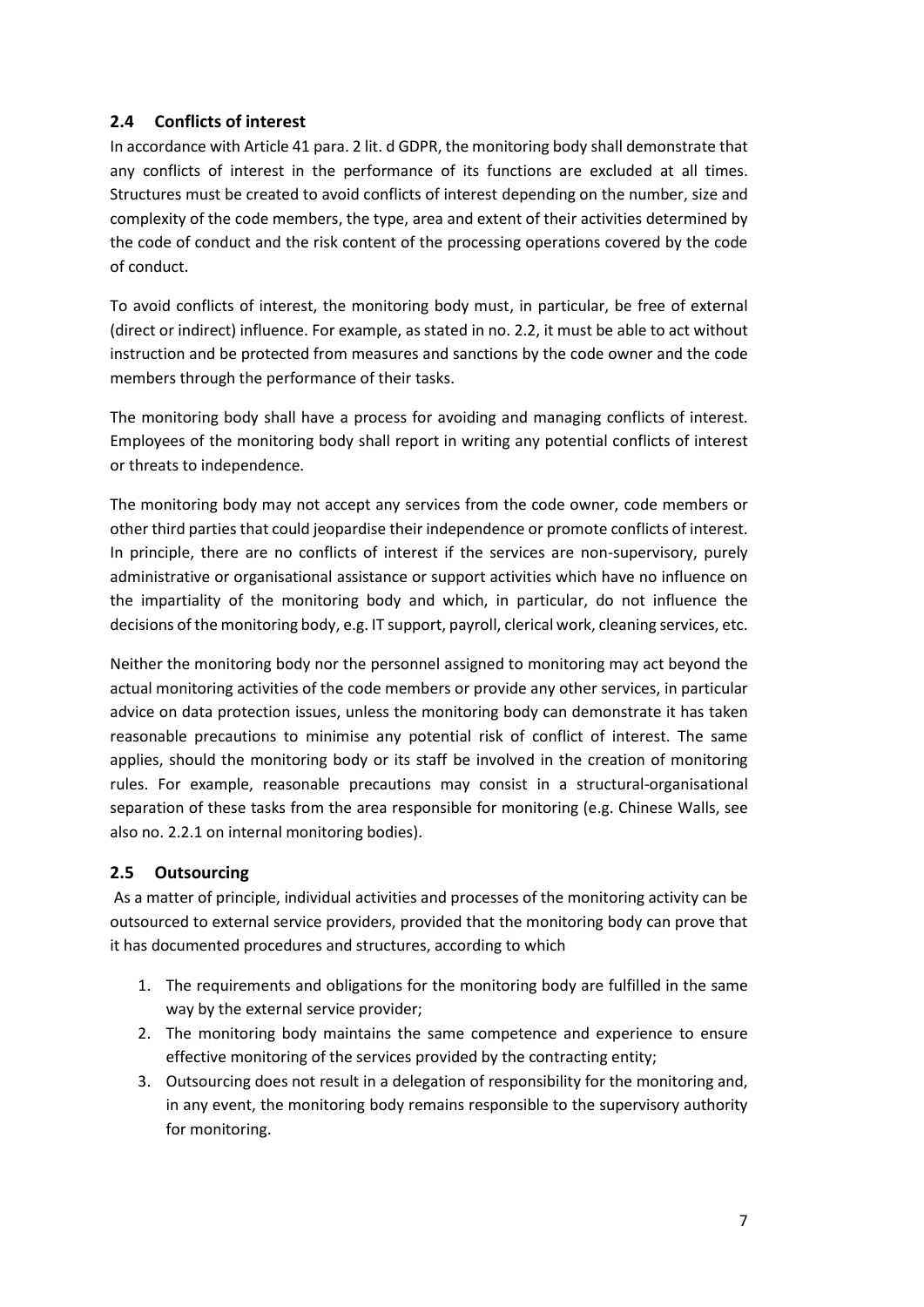If the monitoring body intends to outsource individual activities and processes of the monitoring activity to an external service provider, the monitoring body must have a documented outsourcing procedure that fulfils the following minimum requirements:

- 1. The monitoring body shall have a legally binding, enforceable, written agreement with each provider of outsourced services, which contains provisions, in particular with respect to:
	- a. Specification and potential delimitation of the service provided by the contractor;
	- b. Expertise and independence of the personnel employed by the contractor, and assurance of impartiality, confidentiality and no conflicts of interest;
	- c. Obligation of the contractor to inform the monitoring body of developments that could compromise the correct performance of the outsourced activities and processes.
- 2. The monitoring body shall adequately manage the risks associated with the outsourcing and monitor the execution of the outsourced activities and processes effectively.
- 3. In the event of an intended or anticipated termination of the outsourcing agreement, the monitoring body shall ensure the continuity and quality of the outsourced activities and processes after termination.

#### <span id="page-7-0"></span>**2.6 Procedures and structures established by the monitoring body**

#### **2.6.1 Monitoring of the code of conduct**

In accordance with Article 41 para. 2 lit. b GDPR the monitoring body must demonstrate that it has documented procedures that enable it to fulfil the following tasks and duties at all times:

*2.6.1.1 Creation of the requirements prior to the start of the monitoring activities* Monitoring bodies must establish the basis and scope of their activities prior to the start of their monitoring tasks to ensure transparency for the code members and to allow for verification by the competent supervisory authorities. In particular, it shall specify the applicable standards of assessment, the principles of the verification and evaluation procedure and the key elements for the planning of the monitoring activity. The standardisation of procedures and requirements must be clarified and implemented in the verification and evaluation procedure. In addition, they shall develop appropriate procedures for updating and reviewing their own evaluation methods with respect to changes in the legal framework, relevant risks, the state of the art or amended costs of technical and organisational measures and procedures for notifying the code members of any legal or factual changes relating to the code of conduct (e.g. legislative changes, current decisions of the executive or judiciary, new state-of-the-art, etc.).

#### *2.6.1.2 Process of the assessment of the code member*

The monitoring bodies shall assess whether the code member is able to implement the code of conduct.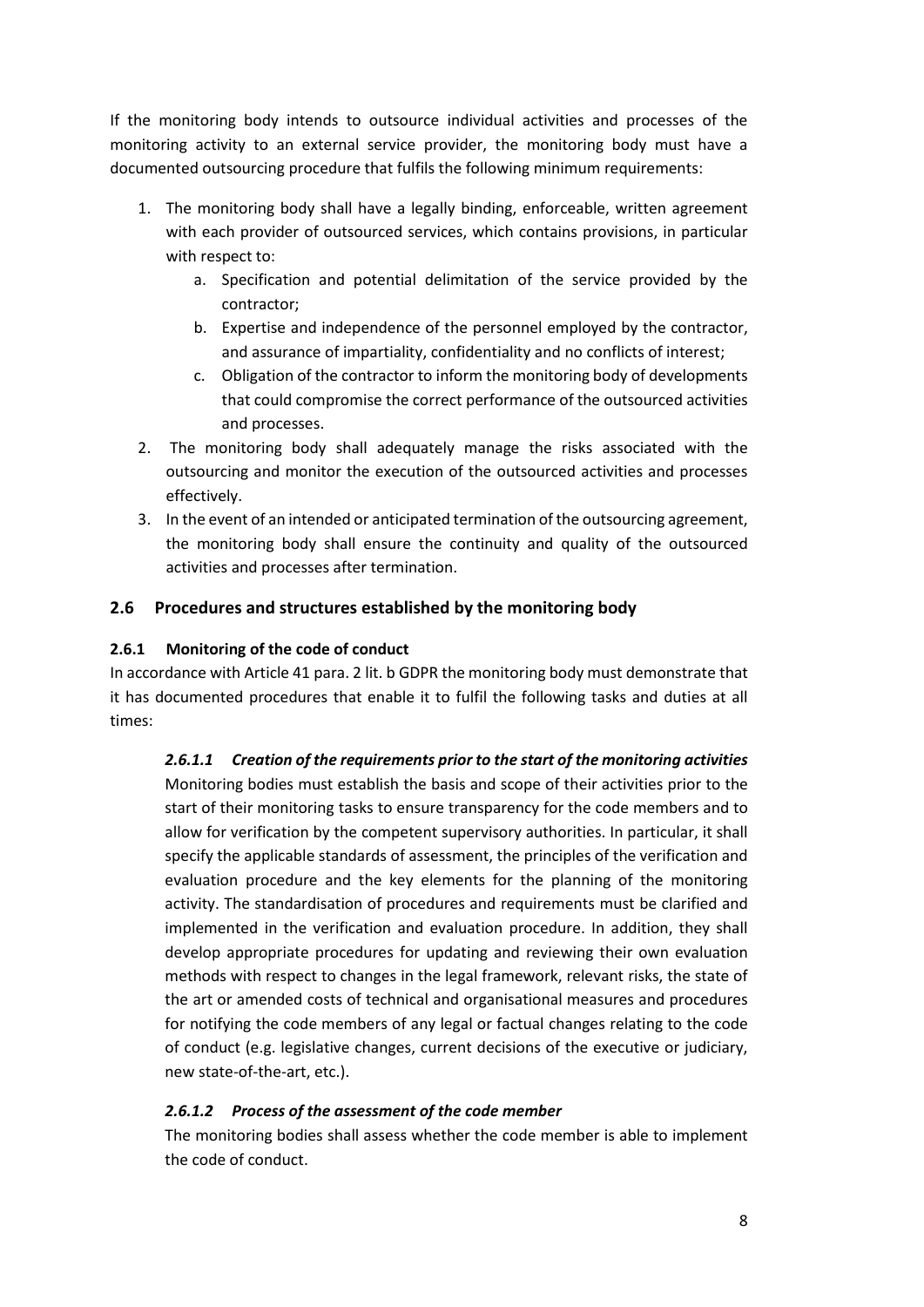# *2.6.1.3 Verification of the application and monitoring of compliance with the code of conduct*

The monitoring body must verify the application and compliance of the code members. The inspections are carried out based on a rotation principle. The required metric must be indicated. The number of code membersinspected on an annual basis must allow conclusions to be drawn as to the extent of the implementation of the code of conduct by the code members. A representative random sample must be taken. The number and selection of the code members to be verified is based, for example, on the risk content of the data processing, complaints, the number of code members, the territorial scope of the code of conduct and changes in the relevant data protection laws. The verification procedure could include random or unannounced audits, annual inspections, regular reporting and the use of questionnaires. The verification procedure could take place (additionally) on site.

In addition to the routine monitoring during the rotation tests, event-related checks may be conducted and, based on requirements defined by the monitoring body, i.e. possible main points of complaint, are essentially necessary. In particular, eventrelated checks may also be carried out unannounced on the code members.

#### *2.6.1.4 Verification of suitability of the code of conduct*

The monitoring bodies contribute to the review of the code of conduct, which may include a regular or event-related conceptual review, to ensure that the codes of conduct are practicable, sufficiently precise and clearly written, fulfil the regulatory requirements and are accepted in practice. Should the monitoring body ascertain any defects, it shall notify the code owner and recommend a review of the relevant regulation(s) within the framework of the evaluation anticipated as part of the codes of conduct. The information may, as far as possible, already contain proposals to eliminate the defects identified.

#### *2.6.1.5 Additional tasks*

With regard to the design of the relevant code of conduct, additional tasks may arise for the monitoring bodies arising from the respective code of conduct. But these additional tasks must not affect the monitoring body's ability to carry out its tasks as a monitoring body, in particular not to impair the effectiveness and impartiality of it´s monitoring activities.

#### **2.6.2 Documentation of the monitoring activity**

In accordance with Art. 41 para. 2 lit. b GDPR the monitoring body must demonstrate that it is able to document its monitoring activities at all times and in the usual way and submit such documentation to the competent supervisory authority upon request. In addition, the application shall specify the procedures to ensure that the competent supervisory authority has an overview of the procedures in force at the time of termination of the monitoring activity and shall be presented with the relevant information on the status and content of the proceedings.

Appropriate documentation includes information regarding the inspection schedule and the evaluation process. In addition, information regarding the rules and procedures that enable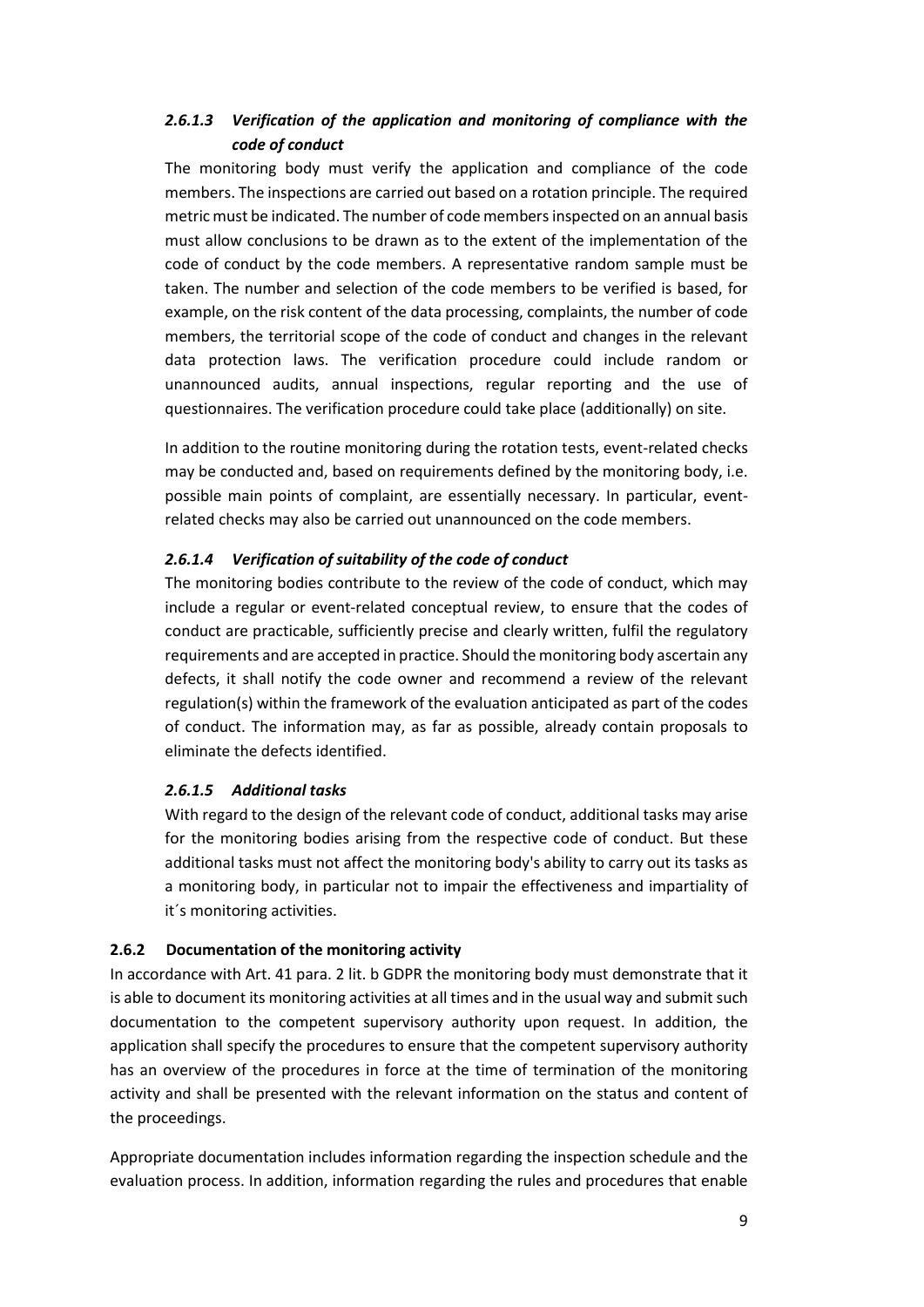it to perform its tasks must be documented. Technical and organisational measures shall ensure the correct storage of the documentation.

The monitoring body shall maintain a directory regarding the code members to enable the code member to be identified and to indicate the validity of the respective membership, unless this is carried out by the code owner. In this event, the monitoring body must be able to access such directory.

The monitoring body shall provide its contact details to the code members, where appropriate, through the code owner.

The documentation also includes the results of the inspections and a summary statement of compliance with respect to the code member.

### **2.6.3 Event-related obligation to take appropriate measures with respect to companies**

The monitoring body must demonstrate that it has documented procedures and structures that enable it to take appropriate action against the code member to remedy the breach and avoid future violations.

Appropriate measures shall be taken based on an objective assessment of the circumstances and in accordance with the principle of proportionality. Appropriate measures may be, for example: training measures, informing the senior management of the code member, a formal request to implement certain measures within a given reasonable time period, a temporary or permanent exclusion of the code members from the code of conduct.

### **2.6.4 Routine regular obligation to provide information with respect to the supervisory authorities without delay**

In accordance with Article 41 para. 4 GDPR, the monitoring body must inform the competent supervisory authority in writing, at regular intervals and at least once a year, regarding the measures taken, the reasons for such and the complaint procedure. This can be in the form of a summary.

# **2.6.5 Event-related immediate obligation to provide information with respect to the respective code members, existing associations and supervisory authorities as a matter of urgency**

The monitoring body must demonstrate that it has documented procedures and structures that enable it to promptly notify the competent supervisory authority of any serious action, i.e. suspension or expulsion from the code of conduct. Moreover, in these cases, the monitoring body must also notify the competent supervisory authority responsible for the code member in the event of cross-border code of conduct within the meaning of Article 40 para. 7 GDPR.

The monitoring body must also demonstrate that it has documented procedures and structures that enable it to promptly notify the competent supervisory authority in writing of any changes that could materially affect the monitoring activities of the monitoring body. It must be noted here that a material impairment generally exists if the amendment ceases to guarantee or jeopardises fulfilment of the requirements in accordance with no. 2.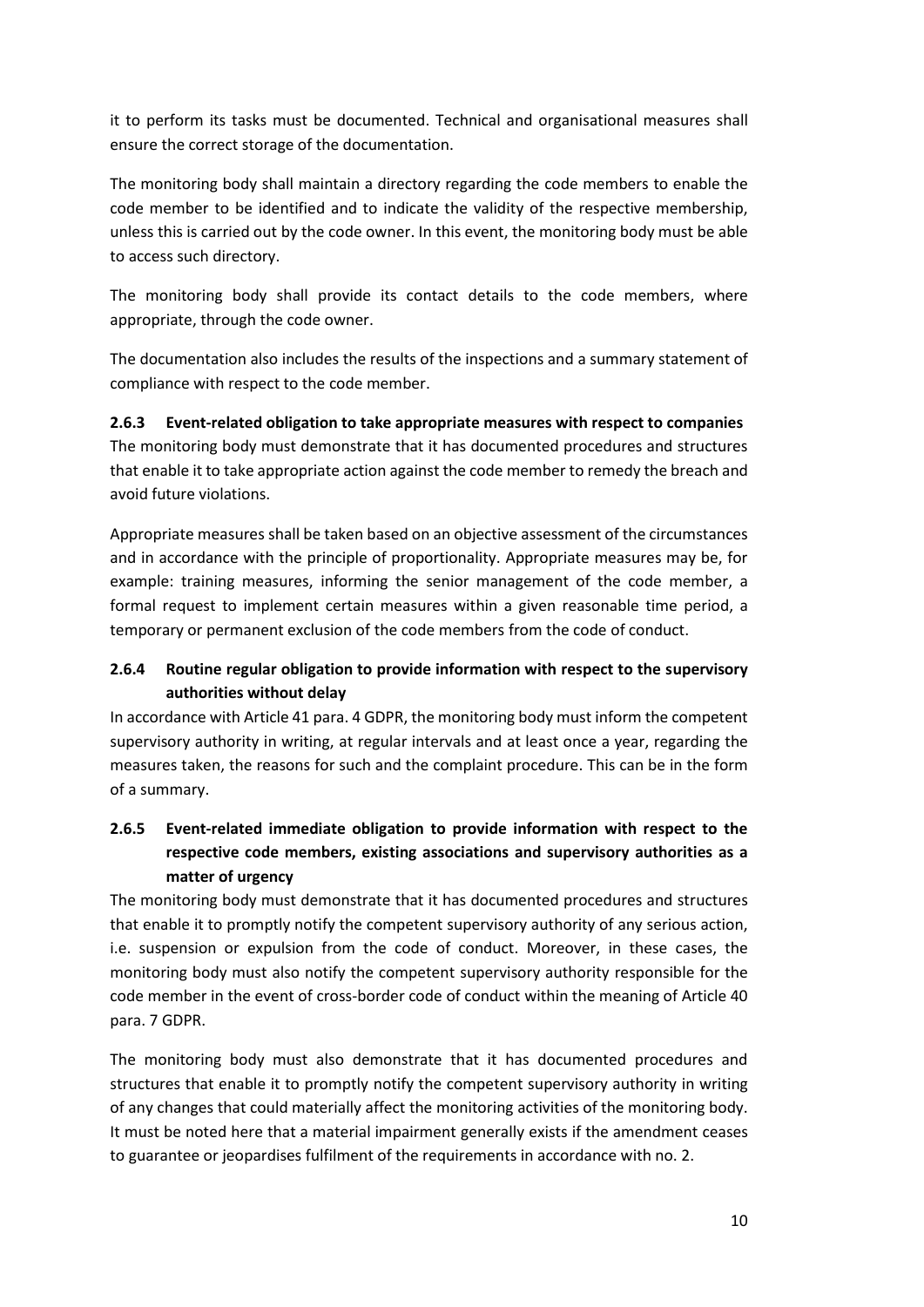#### **2.6.6 Confidentiality**

The monitoring body must demonstrate that it has documented procedures that enable it to maintain appropriate confidentially at all times. All information received by the monitoring body as part of its monitoring activities, in particular via the code members or their contractual partners (e.g. customers), including the sources of such information, must be treated as confidential at all times, unless the monitoring body is required to disclose such by law or is authorised to do so under the contract. The code member must always be notified prior to disclosure and given the opportunity to comment. However, the monitoring body is entitled to disclose all confidential information to the competent supervisory authority, as long as the disclosure is necessary to carry out its supervisory activities.

The monitoring body must demonstrate that it has documented procedures to ensure it maintains the confidentiality through third parties acting on its behalf.

# <span id="page-10-0"></span>**3 Powers**

The monitoring body shall demonstrate that it has documented processes and structures which enable it to use the powers granted to fulfil its tasks effectively at all times in accordance with Article 40, 41 GDPR. Knowledge of the contact details and contact persons of the code members, including the responsible manager and the powers of investigation and powers to act are required to perform the tasks effectively. The relationship between the monitoring body and the code members, including the inspection of the associated competences of the monitoring body, e.g. rights to information or investigation rights, is subject to regulation by private law agreement. The regulation may be internal or external to the code of conduct, but must be binding and enforceable. However, this shall not affect the requirement that the core elements of the monitoring body´s function under the terms of Art. 40, 41 GDPR will be included in the code of conduct itself. Additional clauses may be added in the form of an agreement or contract between the monitoring body and the code member, as long as they do not entail a variation in the essential elements of the monitoring body's function, as set out in the code.

# <span id="page-10-1"></span>**3.1 Knowledge of the contact details and contact persons of the code member, and the responsible managing director**

The monitoring body shall ensure that it has the full contact details of the code members. This includes, besides the code member´s address, telephone number and email address, the contact person details. If a data protection officer is appointed for the code member, this person can also act as a contact person for the monitoring body. The monitoring body should also have information on the substitute of the contact as required (in particular during absence owing to leave or illness). Notwithstanding the above the monitoring body should in any case have the contact details of at least one member of the executive board of each code member.

#### <span id="page-10-2"></span>**3.2 Powers of investigation**

Every monitoring body must implement measures to perform its task to monitor compliance with the code of conduct. The monitoring bodies must explain to the competent supervisory authority and demonstrate that the investigative powers can be used effectively with respect to the code members. Code members must ensure that the monitoring body is able to check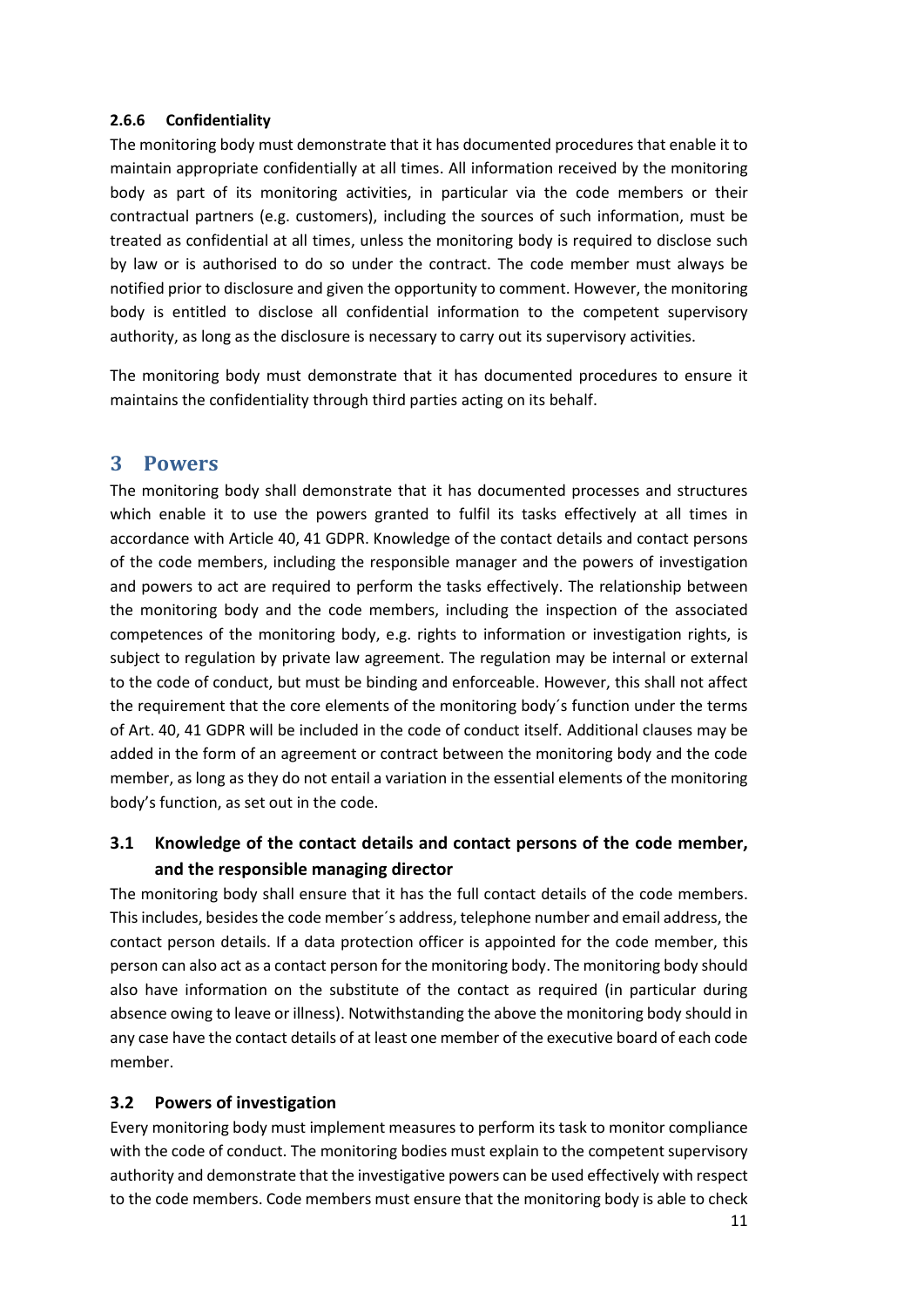that the processors of the code members comply with the code of conduct. In certain cases, this can be carried out using evidence provided by the code member. For this purpose, code members must be legally bound by a regulation either inside or outside the code of conduct.

# <span id="page-11-0"></span>**3.3 Competence to act**

Every monitoring body must be able to effectively regulate any violations of the code members against their obligations in accordance with the code of conduct.

# <span id="page-11-1"></span>**4 Complaint procedure**

In accordance with Article 41 para. 2 lit. c GDPR, the monitoring body must demonstrate that it has documented procedures and structures to enable it to receive, assess and handle complaints regarding violations of the code of conduct or the way in which the code of conduct of code members are applied, and to make decisions on complaints within a reasonable time period. The monitoring body must also prove that the complaint procedure is independent, effective and transparent, and that any decisions regarding complaints have been taken in accordance with the principle of proportionality.

# <span id="page-11-2"></span>**4.1 Documentation of proof of an appropriate complaint procedure**

The complaint procedure must contain at least the following elements and procedures:

- 1. Procedure for the receipt (e.g. in writing, online, via email or fax, etc.), validation and investigation of the complaint, and the decision regarding the actions to take in response to such;
- 2. The monitoring and recording of complaints, including measures to resolve such, or the grounds for refusing to treat as a complaint;
- 3. Assurance that the appropriate action is taken with a reasonable period of time;
- 4. Notification to the complainant of the outcome of the proceedings, insofar as the complainant him/herself is involved. If the complaint procedure has not been resolved within three months from issuing of the acknowledgment of receipt, the complainant shall be notified of the progress of such.

Upon receiving a complaint, the monitoring body must verify that the complaint relates to potential violations of the code of conduct for which it is accredited as a monitoring body and, if so, process the complaint in a timely manner.

The monitoring body is responsible for collecting and verifying all the necessary information to validate the complaint. The information required is that which enables objective and nondiscriminatory verification of the facts raised in the complaint.

# <span id="page-11-3"></span>**4.2 Documentation of proof of a transparent complaint procedure**

The description of the complaint procedure must be published in a form that is generally accessible following a successful accreditation of the monitoring body. Publication shall be carried out by the monitoring body. 'Generally accessible' is information regarding the complaint procedure, if it is clearly and easily visible, e.g. publication on the homepage of the monitoring body.